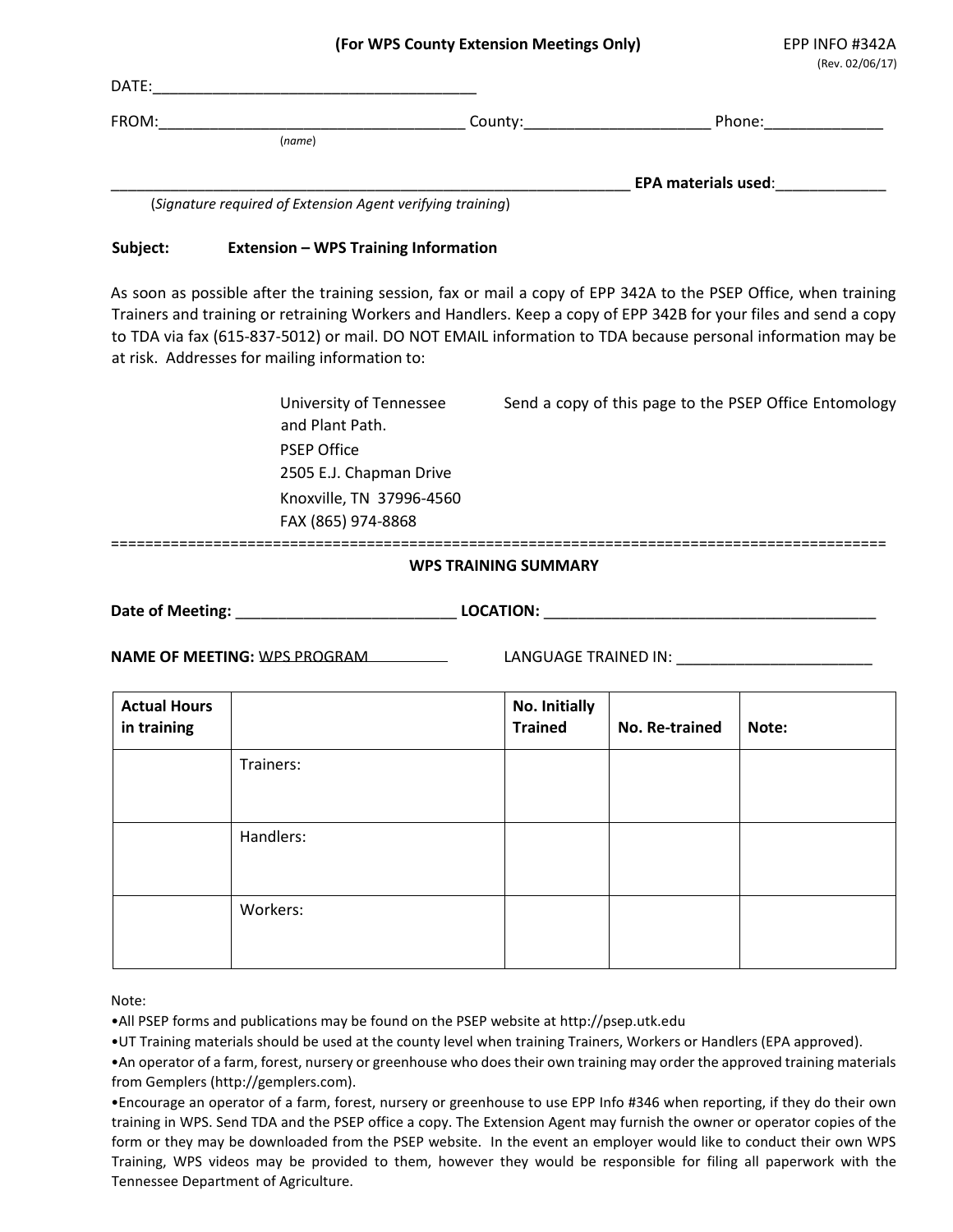## **SEND TO:** Tennessee Department of Agriculture, Consumer and Industry Services, Box 40627, Melrose Station, Nashville, TN 37204 (Send complete information to TDA. Do not email to TDA. Extension should keep a copy on file for 2 years, and send copies to the PSEP Office )

| FROM:              |                                                       | NAME:                                                           | <b>Pesticide Certification no.:</b> |  |
|--------------------|-------------------------------------------------------|-----------------------------------------------------------------|-------------------------------------|--|
|                    | (Signature of Extension personnel verifying training) | (please print legibly)                                          |                                     |  |
| Address of Office: |                                                       |                                                                 | Phone:                              |  |
| SUBJECT:           |                                                       | Extension – Roster for WPS Trainer, Worker and Handler Training | EPA approved material no.:          |  |

Check the Trainer box if you are an owner, operator or manager of a farm, forest, nursery or greenhouse who is taking the training in the WPS standards. Individuals who have attended and completed requirements for Train-The-Trainer may train workers and/or handlers. However, they must also receive T-T-T Training annually.

Check the Work or Handler box if you are an employee at a farm, forest, nursery or greenhouse and taking the initial training or being retrained as a Work or Handler.

Workers & Handlers must be re-trained every year. An exam is not required to become a registered Worker or Handler, nor are they required to be certified as a Pesticide Applicator to take the training. However, if an individual becomes certified as a Private or Commercial Applicator, he/she is not required to take the WPS training for Workers or Handlers.

| Check appropriate box<br>in below column |                    |                   |                       |                  | Make certain you include EPA approved material identifier:                                          |                |        |                 |
|------------------------------------------|--------------------|-------------------|-----------------------|------------------|-----------------------------------------------------------------------------------------------------|----------------|--------|-----------------|
| Trainer                                  | Handler<br>Trained | Retrained Handler | <b>Trained Worker</b> | Retrained Worker | <b>Printed name and Signature</b><br>(Please Print Legibly and must be in trainee's<br>handwriting) | <b>Address</b> | County | Employer's name |
|                                          |                    |                   |                       |                  |                                                                                                     |                |        |                 |
|                                          |                    |                   |                       |                  |                                                                                                     |                |        |                 |
|                                          |                    |                   |                       |                  |                                                                                                     |                |        |                 |